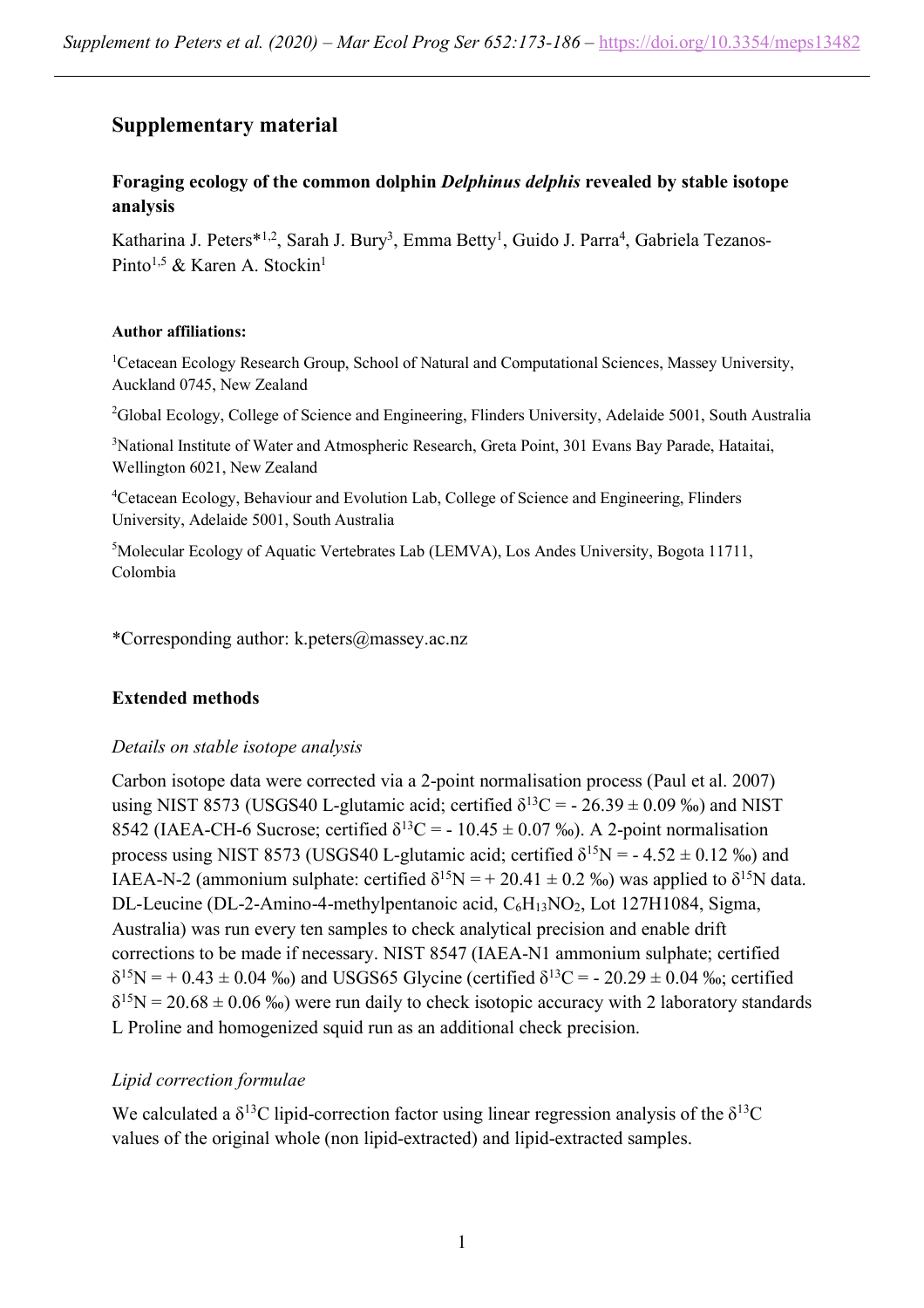**Common dolphins (***Delphinus delphis*): Corrected  $\delta^{13}$ C value = (-7.4674 + 0.5409  $\times$ uncorrected  $\delta^{13}$ C value)

**Prey**: Corrected  $\delta^{13}$ C value = (-2.6526 + 0.7781  $\times$  uncorrected  $\delta^{13}$ C value)

## *Details on Layman metrics*

We used 6 different Layman metrics (Layman et al. 2007, Jackson et al. 2011) to measure niche variation between males and female *D. delphis*.

- **1)**  $\delta^{15}$ N range: distance between the highest and lowest  $\delta^{15}$ N values (i.e. max  $\delta^{15}$ N min  $\delta^{15}$ N). Measure of trophic length of the community.
- **2)**  $\delta^{13}$ C range: distance between the highest and lowest  $\delta^{13}$ C values (i.e., max  $\delta^{13}$ C- min  $\delta^{13}$ C). Estimates the diversity of basal resources.
- **3) Total area (TA):** total area of the convex hull comprising all data points. Measure of the total amount of niche space occupied and indication of niche width.
- **4) Mean distance to centroid (CD):** average Euclidean distance of each sample to the centroid. Measure of niche width and sample spacing.
- **5) Mean nearest neighbour distance (MNND):** mean of the Euclidean distances to each sample's nearest neighbor. Measure of density and clustering of individuals.
- **6) Standard deviation of nearest neighbour distance (SDNND):** measure of the evenness of spatial density and packing of individuals. Low SDNND values indicate more even distribution of trophic niches.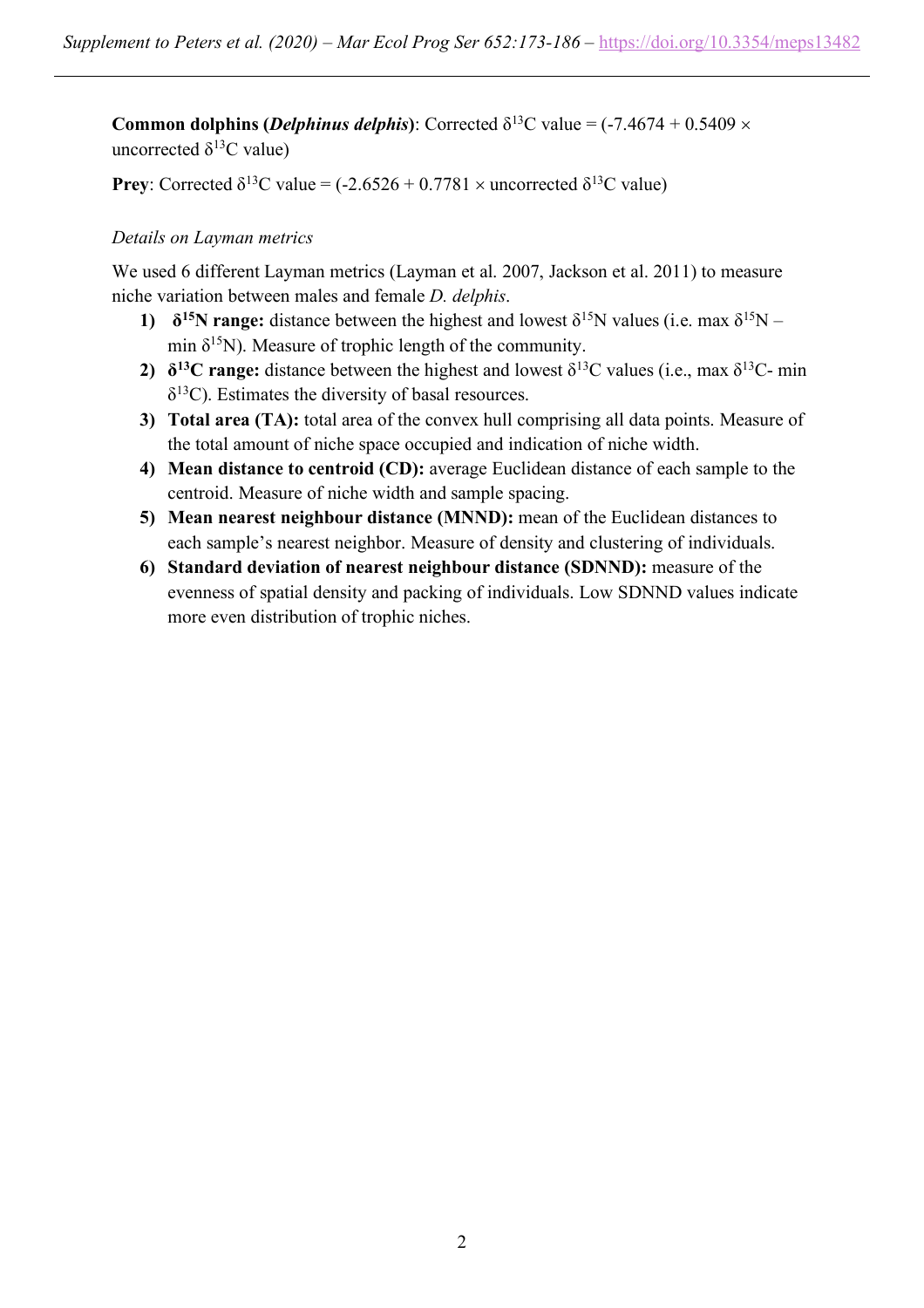## **Supplementary tables**

**Table S1** Raw data of *Delphinus delphis* recovered from the Hauraki Gulf, New Zealand, between 2004 and 2016. Season refers to the austral season (austral spring/summer = September–February; and austral autumn/winter = March–August).

| ID        | Year | <b>Sex</b> | <b>Season</b> | $\delta^{15}N$ (%o) | $\delta^{13}C$ (%o) | Body length (cm) |
|-----------|------|------------|---------------|---------------------|---------------------|------------------|
| WS04-19Dd | 2004 | Male       | Winter        | 14.18               | $-14.69$            | 174              |
| WS04-28Dd | 2004 | Female     | Summer        | 13.36               | $-15.73$            | 195              |
| WS04-29Dd | 2004 | Female     | Summer        | 13.09               | $-16.01$            | 195              |
| WS04-30Dd | 2004 | Male       | Summer        | 13.1                | $-16.21$            | 118              |
| WS04-32Dd | 2004 | Female     | Summer        | 14.19               | $-15.84$            | 99               |
| WS04-33Dd | 2004 | Female     | Summer        | 12.99               | $-16.87$            | 195              |
| WS04-34Dd | 2004 | Female     | Summer        | 13.43               | $-16.41$            | 189              |
| WS04-35Dd | 2004 | Female     | Summer        | 13.38               | $-16.68$            | 200              |
| WS04-36Dd | 2004 | Female     | Summer        | 12.56               | $-15.87$            | 195              |
| WS05-06Dd | 2005 | Male       | Summer        | 14.76               | $-16.42$            | 220              |
| WS05-16Dd | 2005 | Female     | Autumn        | 16.51               | $-14.94$            | 207              |
| WS05-18Dd | 2005 | Male       | Summer        | 12.35               | $-17.73$            | 213              |
| WS05-19Dd | 2005 | Male       | Summer        | 12.12               | $-17.24$            | 207              |
| WS05-20Dd | 2005 | Male       | Summer        | 11.82               | $-17.28$            | 211              |
| WS05-24Dd | 2005 | Female     | Autumn        | 16.18               | $-16.15$            | 189              |
| WS05-25Dd | 2005 | Female     | Winter        | 14.68               | $-15.74$            | 170              |
| WS05-26Dd | 2005 | Male       | Winter        | 14.66               | $-15.45$            | 160              |
| KS06-04Dd | 2006 | Female     | <b>Spring</b> | 15.19               | $-15.47$            | 206              |
| WS06-04Dd | 2006 | Female     | Winter        | 15.44               | $-15.81$            | 128              |
| WS06-14Dd | 2006 | Female     | Winter        | 14.95               | $-15.39$            | 166              |
| WS06-15Dd | 2006 | Male       | Spring        | 15.78               | $-15.70$            | 153              |
| KS07-01Dd | 2007 | Female     | <b>Spring</b> | 17.04               | $-15.33$            | 100              |
| KS07-11Dd | 2007 | Female     | Spring        | 15.32               | $-16.73$            | 172              |
| KS07-12Dd | 2007 | Female     | Summer        | 16.18               | $-15.90$            | 207              |
| WS07-01Dd | 2007 | Female     | Summer        | 15.68               | $-16.19$            | 190              |
| KS08-07Dd | 2008 | Male       | Winter        | 14.37               | $-16.06$            | 161              |
| KS08-08Dd | 2008 | Male       | Winter        | 16.76               | $-15.29$            | 118              |
| KS09-09Dd | 2009 | Female     | Winter        | 14.88               | $-16.62$            | 156              |
| KS09-13Dd | 2009 | Male       | Winter        | 15.11               | $-15.47$            | 214              |
| KS09-18Dd | 2009 | Female     | Winter        | 14.56               | $-15.81$            | 197              |
| KS10-26Dd | 2010 | Male       | Winter        | 14.3                | $-16.49$            | 217              |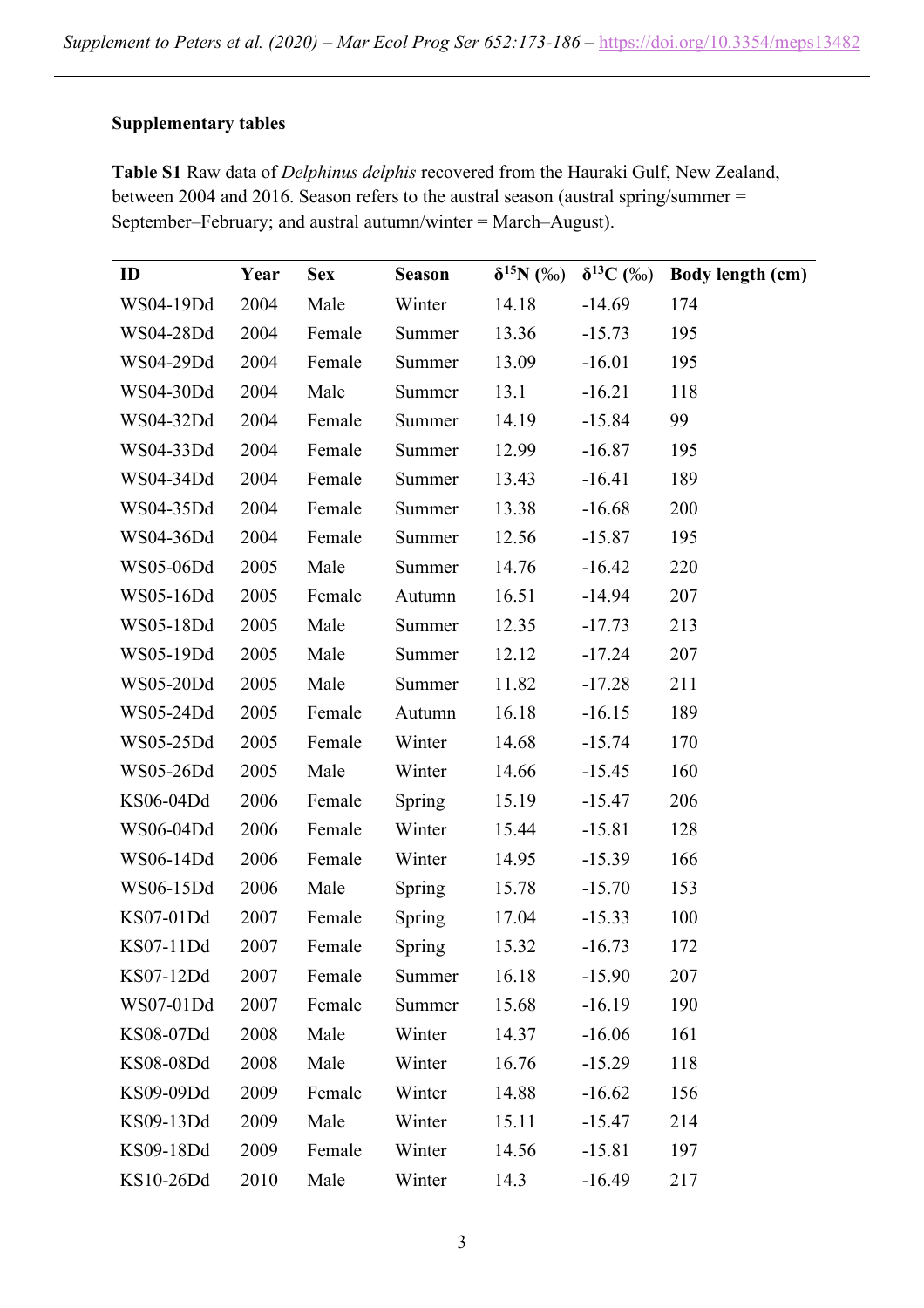| KS10-29Dd  | 2010 | Male   | Spring | 16.42 | $-16.86$ | 135 |
|------------|------|--------|--------|-------|----------|-----|
| KS11-08Dd  | 2011 | Male   | Summer | 15.41 | $-16.39$ | 177 |
| KS11-12Dd  | 2011 | Male   | Autumn | 16.05 | $-16.32$ | 171 |
| KS11-13Dd  | 2011 | Male   | Autumn | 14.43 | $-17.44$ | 217 |
| KS11-14Dd  | 2011 | Female | Autumn | 15.33 | $-17.22$ | 195 |
| KS11-39Dd  | 2011 | Female | Winter | 15.21 | $-17.44$ | 152 |
| KS11-40Dd  | 2011 | Female | Winter | 15.21 | $-17.43$ | 149 |
| KS11-50ADd | 2011 | Female | Spring | 14.27 | $-16.43$ | 73  |
| KS11-50Dd  | 2011 | Female | Spring | 12.58 | $-17.64$ | 195 |
| KS12-13Dd  | 2012 | Female | Winter | 16.71 | $-16.46$ | 189 |
| KS12-14Dd  | 2012 | Male   | Winter | 15.93 | $-17.22$ | 185 |
| KS12-15Dd  | 2012 | Female | Winter | 15.53 | $-16.36$ | 190 |
| KS12-17Dd  | 2012 | Male   | Winter | 16.7  | $-16.40$ | 156 |
| KS12-23Dd  | 2012 | Male   | Summer | 15.89 | $-16.70$ | 146 |
| KS13-07Dd  | 2013 | Male   | Winter | 16.03 | $-17.33$ | 130 |
| KS13-08Dd  | 2013 | Female | Winter | 15.8  | $-17.74$ | 155 |
| KS13-09Dd  | 2013 | Male   | Winter | 15.92 | $-17.53$ | 172 |
| KS14-38Dd  | 2014 | Male   | Winter | 15.3  | $-17.12$ | 207 |
| KS14-39Dd  | 2014 | Female | Winter | 15.29 | $-17.98$ | 150 |
| KS14-42Dd  | 2014 | Female | Spring | 16.2  | $-17.31$ | 123 |
| KS15-01Dd  | 2015 | Male   | Summer | 13.22 | $-17.60$ | 220 |
| KS15-19Dd  | 2015 | Female | Winter | 15.29 | $-17.19$ | 195 |
| KS15-20Dd  | 2015 | Female | Winter | 16.18 | $-16.99$ | 98  |
| KS15-21Dd  | 2015 | Female | Winter | 15.28 | $-17.23$ | 162 |
| KS16-29Dd  | 2016 | Female | Spring | 12.71 | $-17.35$ | 160 |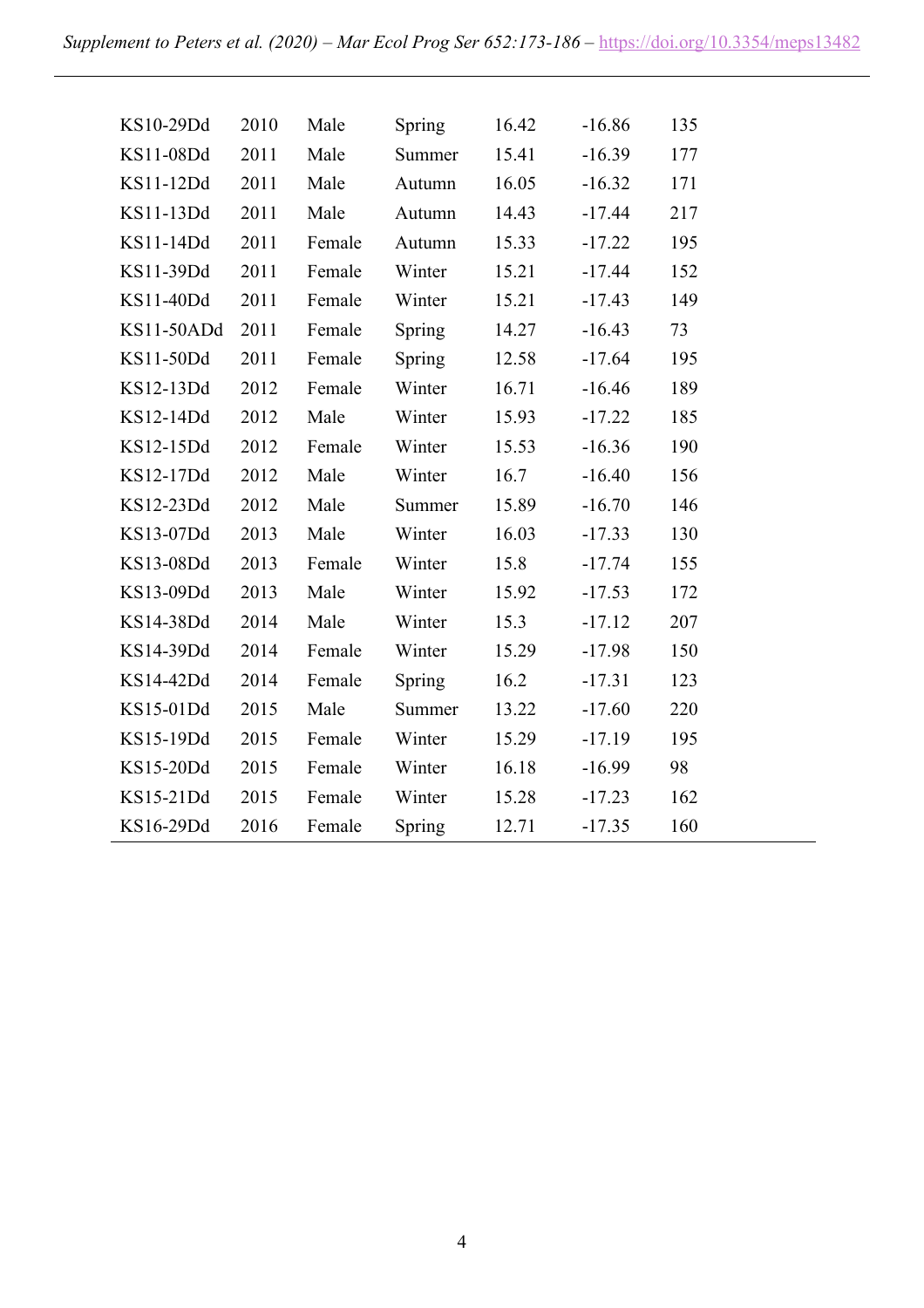

**Supplementary figures**

**Figure S1** Visual representation of the categorical variable 'season' in GAMs, for **a)** nitrogen and **b)** carbon isotopic values. Graphs in **b)** have been rotated to show lower variable level in front.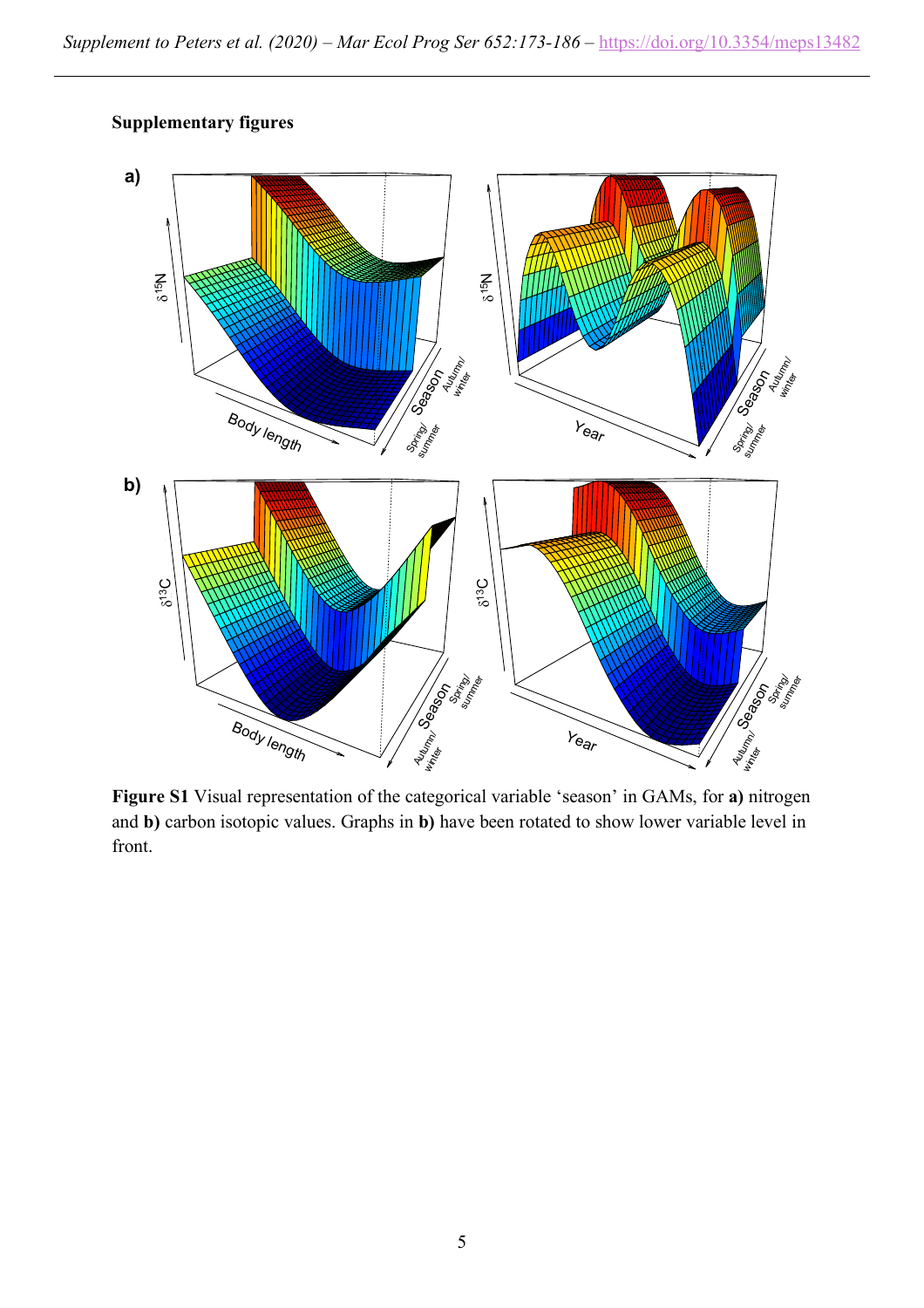

**Figure S2** Dendrogram showing clustering of potential prey species. Ward's correlation coefficient = 0.728, height indicates the cophenetic distance between members.